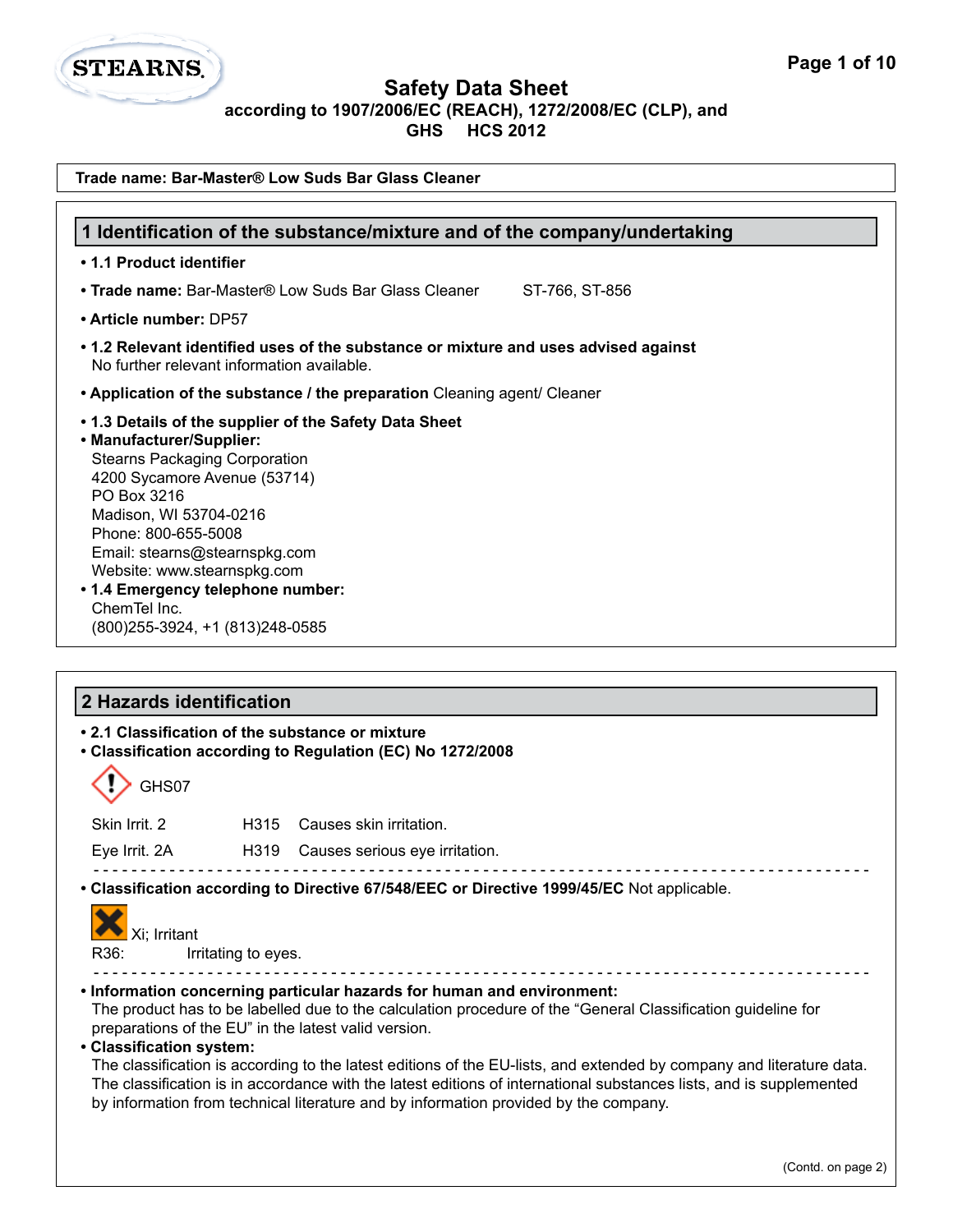| Trade name: Bar-Master® Low Suds Bar Glass Cleaner                                                                                                                                               |                                                                                                                                                                                                                                                                                                                                            |  |  |
|--------------------------------------------------------------------------------------------------------------------------------------------------------------------------------------------------|--------------------------------------------------------------------------------------------------------------------------------------------------------------------------------------------------------------------------------------------------------------------------------------------------------------------------------------------|--|--|
| • 2.2 Label elements                                                                                                                                                                             | (Contd. from page 1)<br>• Labeling according to Regulation (EC) No 1272/2008<br>The product is classified and labeled according to the CLP regulation.                                                                                                                                                                                     |  |  |
| • Hazard pictograms                                                                                                                                                                              |                                                                                                                                                                                                                                                                                                                                            |  |  |
| GHS07                                                                                                                                                                                            |                                                                                                                                                                                                                                                                                                                                            |  |  |
| • Signal word Warning<br>• Hazard statements<br>H315 Causes skin irritation.<br>H319 Causes serious eye irritation.<br>• Precautionary statements<br>P280<br>P264<br>P305+P351+P338<br>P337+P313 | The following Hazard Statements are applicable only to the EU regulations and not the US GHS regulation: H412.<br>Wear protective gloves / eye protection.<br>Wash hands thoroughly after handling.<br>IF IN EYES: Rinse cautiously with water for several minutes. Remove contact lenses, if<br>present and easy to do. Continue rinsing. |  |  |
| P302+P352                                                                                                                                                                                        | If eye irritation persists: Get medical advice/attention.<br>IF ON SKIN: Wash with plenty of water.                                                                                                                                                                                                                                        |  |  |
| P332+P313                                                                                                                                                                                        | If skin irritation occurs: Get medical advice/attention.                                                                                                                                                                                                                                                                                   |  |  |
| P362                                                                                                                                                                                             | Take off contaminated clothing and wash it before reuse.                                                                                                                                                                                                                                                                                   |  |  |
|                                                                                                                                                                                                  | 3 Composition/information on ingredients                                                                                                                                                                                                                                                                                                   |  |  |

## **• 3.2 Mixtures**

**• Description:** Mixture of substances listed below with nonhazardous additions.

| • Dangerous components:                         |                                                                       |         |
|-------------------------------------------------|-----------------------------------------------------------------------|---------|
| CAS: 9036-19-5                                  | Polyethylene glycol octylphenyl ether                                 | $< 2\%$ |
|                                                 | $\overline{\mathsf{X}}$ Xi R41                                        |         |
|                                                 | Eye Dam. 1, H318                                                      |         |
| CAS: 64-02-8                                    | tetrasodium ethylenediaminetetraacetate                               | $1\%$   |
| EINECS: 200-573-9<br>Index number: 607-428-00-2 | $X$ <sub>Xn</sub> R <sub>22</sub> ; $X$ <sub>Xi</sub> R <sub>41</sub> |         |
|                                                 | Eye Dam. 1, H318                                                      |         |
|                                                 | Acute Tox. 4, H302                                                    |         |
| CAS: 533-96-0                                   | Sodium Sesquicarbonate                                                | $<$ 40% |
| EINECS: 205-580-9                               | $X$ Xi R36                                                            |         |
|                                                 | Eye Irrit. 2A, H319                                                   |         |

**• Additional information:** For the wording of the listed risk phrases refer to section 16.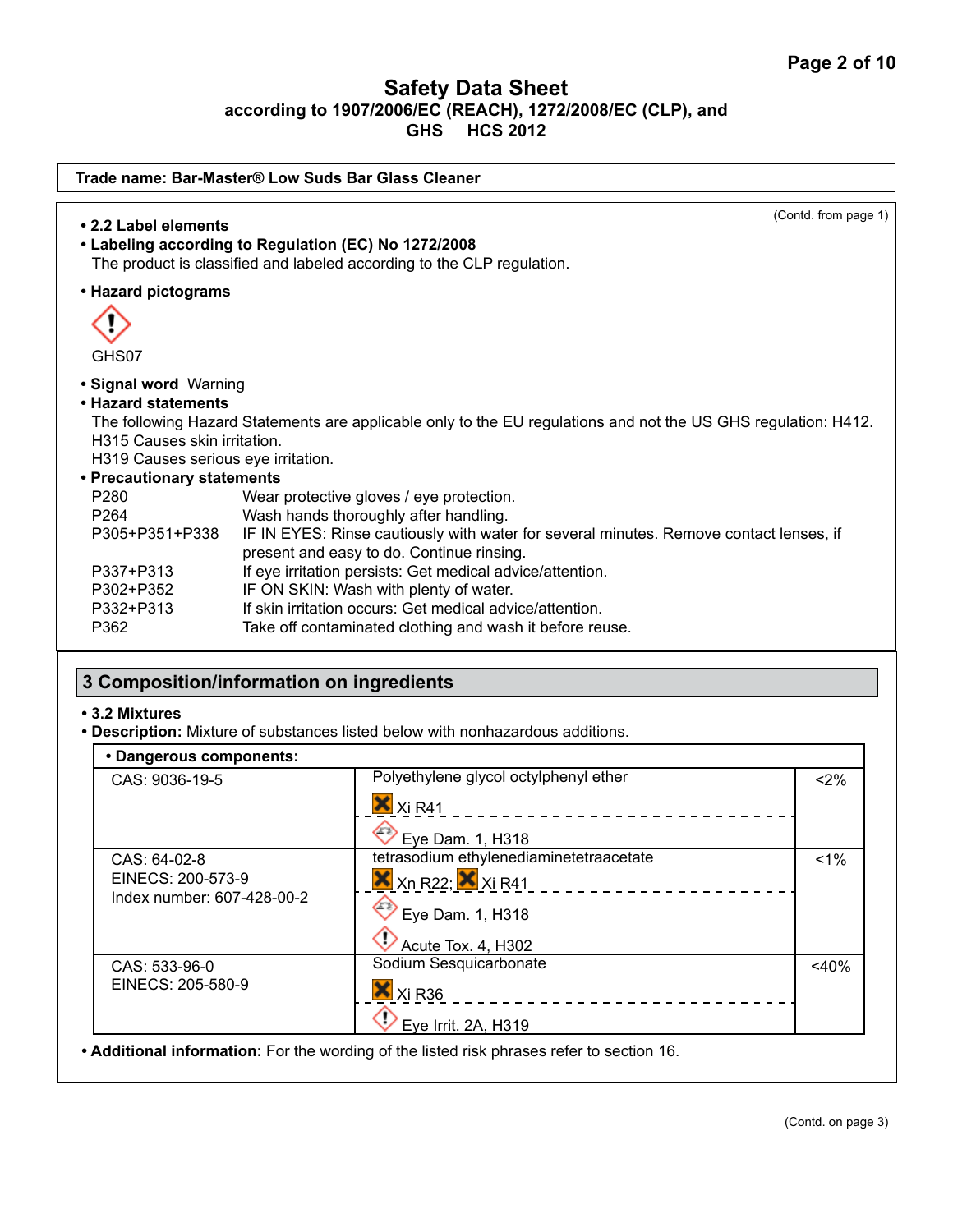#### **Trade name: Bar-Master® Low Suds Bar Glass Cleaner**

(Contd. from page 2)

#### **4 First-aid measures**

- **4.1 Description of first aid measures**
- **General information:** No special measures required.
- **After inhalation:** Supply fresh air; consult doctor in case of complaints.
- **After skin contact:** Immediately wash with water and soap and rinse thoroughly. If skin irritation continues, consult a doctor.
- **After eye contact:**

Remove contact lenses if worn.

Rinse opened eye for several minutes under running water. If symptoms persist, consult a doctor.

**• After swallowing:** 

Rinse out mouth and then drink plenty of water. Do not induce vomiting; call for medical help immediately.

- **4.2 Most important symptoms and effects, both acute and delayed**  Irritant to skin and mucous membranes. Irritant to eyes. Nausea Cramp
- **Hazards** No further relevant information available.
- **4.3 Indication of any immediate medical attention and special treatment needed** Monitor circulation. If necessary oxygen respiration treatment.

Medical supervision for at least 48 hours.

#### **5 Fire-fighting measures**

- **5.1 Extinguishing media**
- **Suitable extinguishing agents:** Use fire extinguishing methods suitable to surrounding conditions.
- **For safety reasons unsuitable extinguishing agents:** None.
- **5.2 Special hazards arising from the substance or mixture** Formation of toxic gases is possible during heating or in case of fire.
- **5.3 Advice for firefighters**
- **Protective equipment:**

Wear self-contained respiratory protective device. Wear fully protective suit.

**• Additional information** No further relevant information available.

### **6 Accidental release measures**

- **6.1 Personal precautions, protective equipment and emergency procedures** Use respiratory protective device against the effects of fumes/dust/aerosol. Ensure adequate ventilation Wear protective equipment. Keep unprotected persons away. Particular danger of slipping on leaked/spilled product.
- **6.2 Environmental precautions:** No special measures required.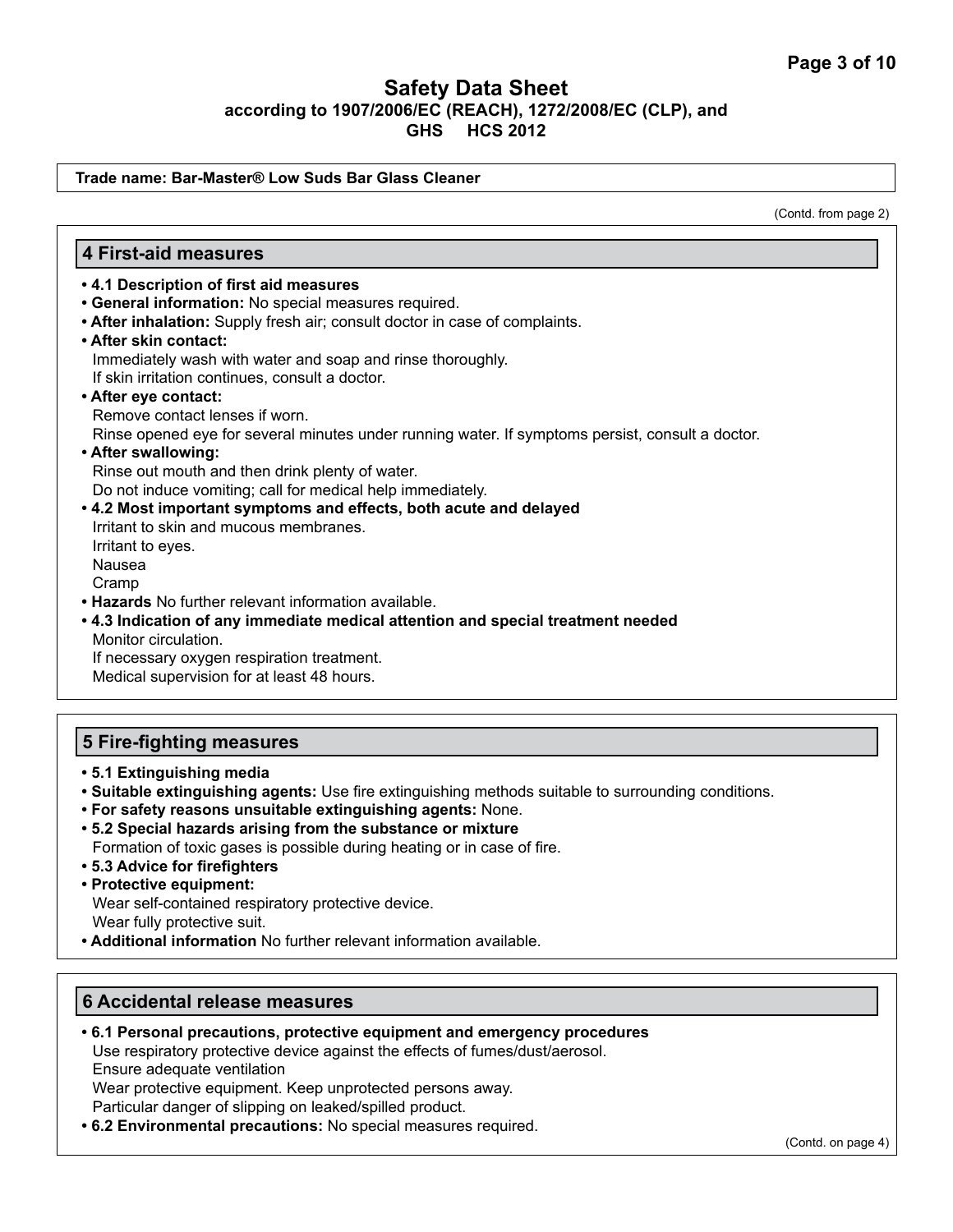#### **Trade name: Bar-Master® Low Suds Bar Glass Cleaner**

(Contd. from page 3)

**• 6.3 Methods and material for containment and cleaning up:** Absorb with liquid-binding material (sand, diatomite, acid binders, universal binders, sawdust). Dispose contaminated material as waste according to item 13. Clean the affected area carefully; suitable cleaners are: Warm water

# **• 6.4 Reference to other sections**

See Section 7 for information on safe handling. See Section 8 for information on personal protection equipment. See Section 13 for disposal information.

#### **7 Handling and storage**

- **7.1 Precautions for safe handling** Use only in well ventilated areas.
- **Information about fire and explosion protection:** Keep ignition sources away Do not smoke.
- **7.2 Conditions for safe storage, including any incompatibilities**
- **Storage:**
- **Requirements to be met by storerooms and receptacles:** Avoid storage near extreme heat, ignition sources or open flame.
- **Information about storage in one common storage facility:** Store away from foodstuffs.

Do not store together with oxidizing and acidic materials.

- **Further information about storage conditions:** Store in cool, dry conditions in well sealed receptacles.
- **7.3 Specific end use(s)** No further relevant information available.

## **8 Exposure controls/personal protection**

**• Additional information about design of technical facilities:** No further data; see item 7.

- **8.1 Control parameters**
- **Ingredients with limit values that require monitoring at the workplace:** The product does not contain any relevant quantities of materials with critical values that have to be monitored at the workplace.
- **DNELs** No further relevant information available.
- **PNECs** No further relevant information available.
- **Additional information:** The lists valid during the making were used as basis.
- **8.2 Exposure controls**
- **Personal protective equipment:**
- **General protective and hygienic measures:**

The usual precautionary measures are to be adhered to when handling chemicals.

Do not inhale gases / fumes / aerosols.

Keep away from foodstuffs, beverages and feed.

Immediately remove all soiled and contaminated clothing.

Wash hands before breaks and at the end of work.

Avoid contact with the eyes and skin.

### **• Respiratory protection:**

Not required under normal conditions of use.

For spills, respiratory protection may be advisable.

Use suitable respiratory protective device when aerosol or mist is formed.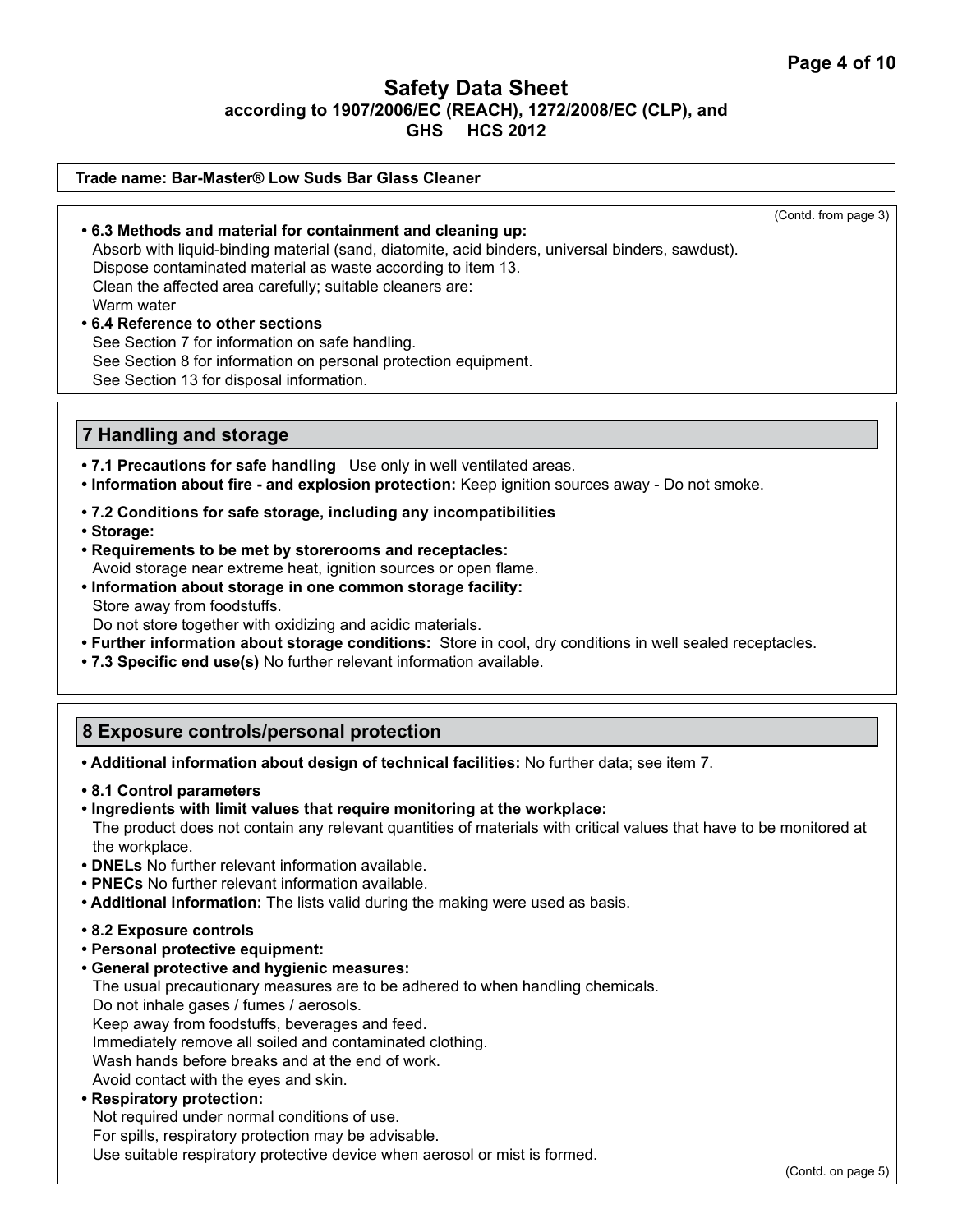#### **Trade name: Bar-Master® Low Suds Bar Glass Cleaner**

**• Protection of hands:** (Contd. from page 4) Protective gloves The glove material has to be impermeable and resistant to the product/ the substance/ the preparation. Selection of the glove material on consideration of the penetration times, rates of diffusion and the degradation. **• Material of gloves** The selection of the suitable gloves does not only depend on the material, but also on further marks of quality and varies from manufacturer to manufacturer. As the product is a preparation of several substances, the resistance of the glove material can not be calculated in advance and has therefore to be checked prior to the application. **• Penetration time of glove material** The exact break through time has to be found out by the manufacturer of the protective gloves and has to be observed. **• Eye protection:**  Safety glasses **• Body protection:** Protective work clothing **• Limitation and supervision of exposure into the environment** No further relevant information available. **• Risk management measures** See Section 7 for additional information. No further relevant information available.

| 9 Physical and chemical properties                          |                 |  |
|-------------------------------------------------------------|-----------------|--|
| . 9.1 Information on basic physical and chemical properties |                 |  |
| • General Information                                       |                 |  |
| • Appearance:                                               |                 |  |
| Form:                                                       | Powder          |  |
| Color:                                                      | White           |  |
| • Odor:                                                     | <b>Odorless</b> |  |
| • Odor threshold:                                           | Not determined. |  |
| • pH-value at 20 °C:                                        | Not applicable. |  |
| • Change in condition                                       |                 |  |
| <b>Melting point/Melting range:</b>                         | Undetermined.   |  |
| <b>Boiling point/Boiling range:</b>                         | Not applicable. |  |
| • Flash point:                                              | Not applicable. |  |
| • Flammability (solid, gaseous):                            | Not applicable. |  |
| • Ignition temperature:                                     | Not determined. |  |

(Contd. on page 6)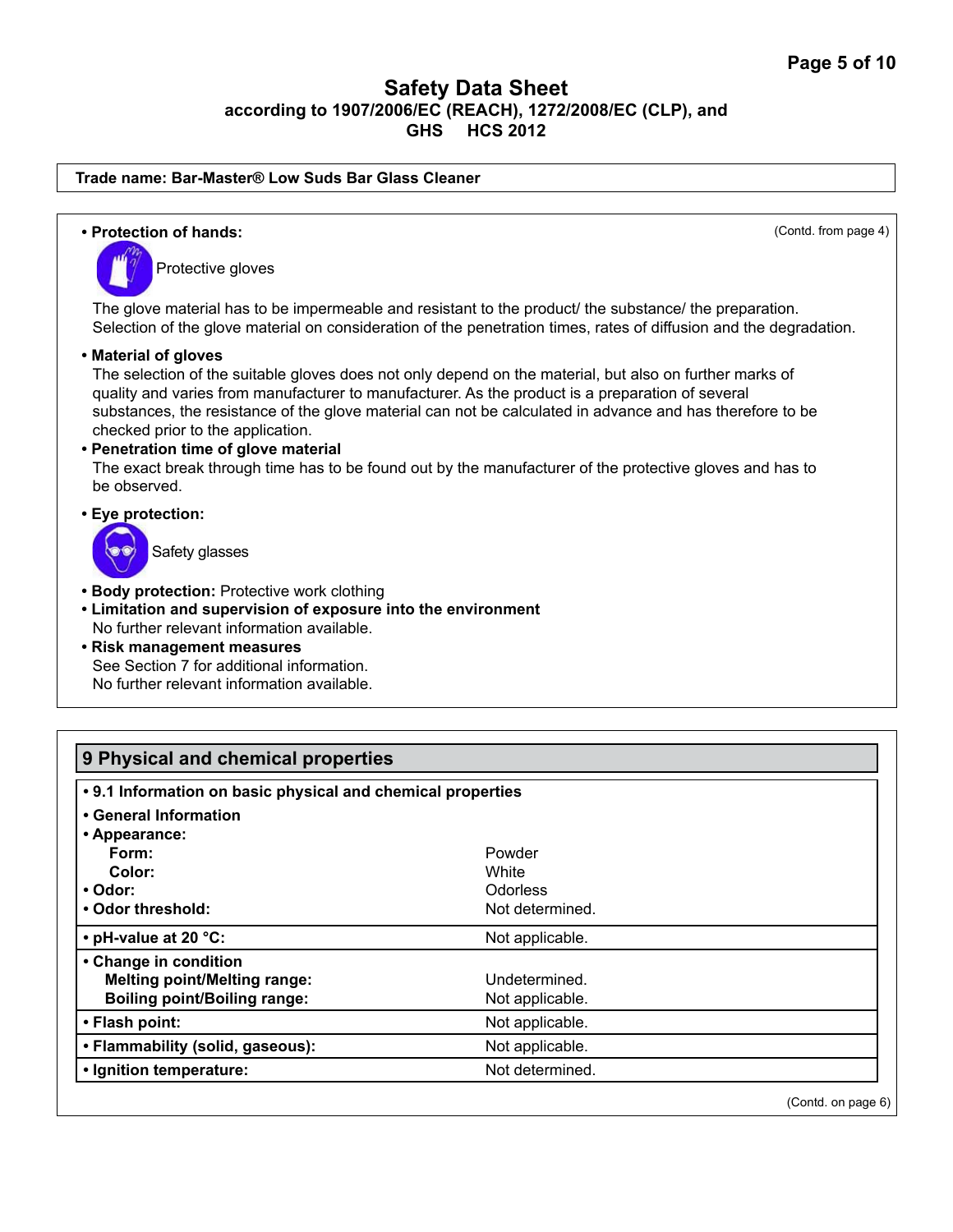#### **Trade name: Bar-Master® Low Suds Bar Glass Cleaner**

|                                    | (Contd. from page 5)                          |
|------------------------------------|-----------------------------------------------|
| • Decomposition temperature:       | Not determined.                               |
| • Self-igniting:                   | Product is not self-igniting.                 |
| • Danger of explosion:             | Product does not present an explosion hazard. |
| <b>• Explosion limits:</b>         |                                               |
| Lower:                             | Not determined.                               |
| Upper:                             | Not determined.                               |
| • Vapor pressure at 20 °C:         | Not determined.                               |
| • Density at 20 °C:                | $1.05$ g/cm <sup>3</sup>                      |
| • Relative density                 | Not determined.                               |
| • Vapor density                    | Not determined.                               |
| • Evaporation rate                 | Not determined.                               |
| • Solubility in / Miscibility with |                                               |
| water:                             | Fully miscible.                               |
| • Partition coefficient            |                                               |
| (n-octanol/water):                 | Not determined.                               |
| • Viscosity:                       |                                               |
| Dynamic:                           | Not determined.                               |
| Kinematic:                         | Not determined.                               |
| • 9.2 Other information            | No further relevant information available.    |

#### **10 Stability and reactivity**

- **10.1 Reactivity** Not determined.
- **10.2 Chemical stability**
- **Thermal decomposition / conditions to be avoided:** No decomposition if used and stored according to specifications.
- **10.3 Possibility of hazardous reactions** Reacts with strong acids. Reacts with strong oxidizing agents. Toxic fumes may be released if heated above the decomposition point. **• 10.4 Conditions to avoid**  Store away from oxidizing agents. Keep ignition sources away - Do not smoke.
- **10.5 Incompatible materials:** No further relevant information available.
- **10.6 Hazardous decomposition products:**

Carbon monoxide and carbon dioxide Nitrogen oxides (NOx) Sulphur oxides (SOx)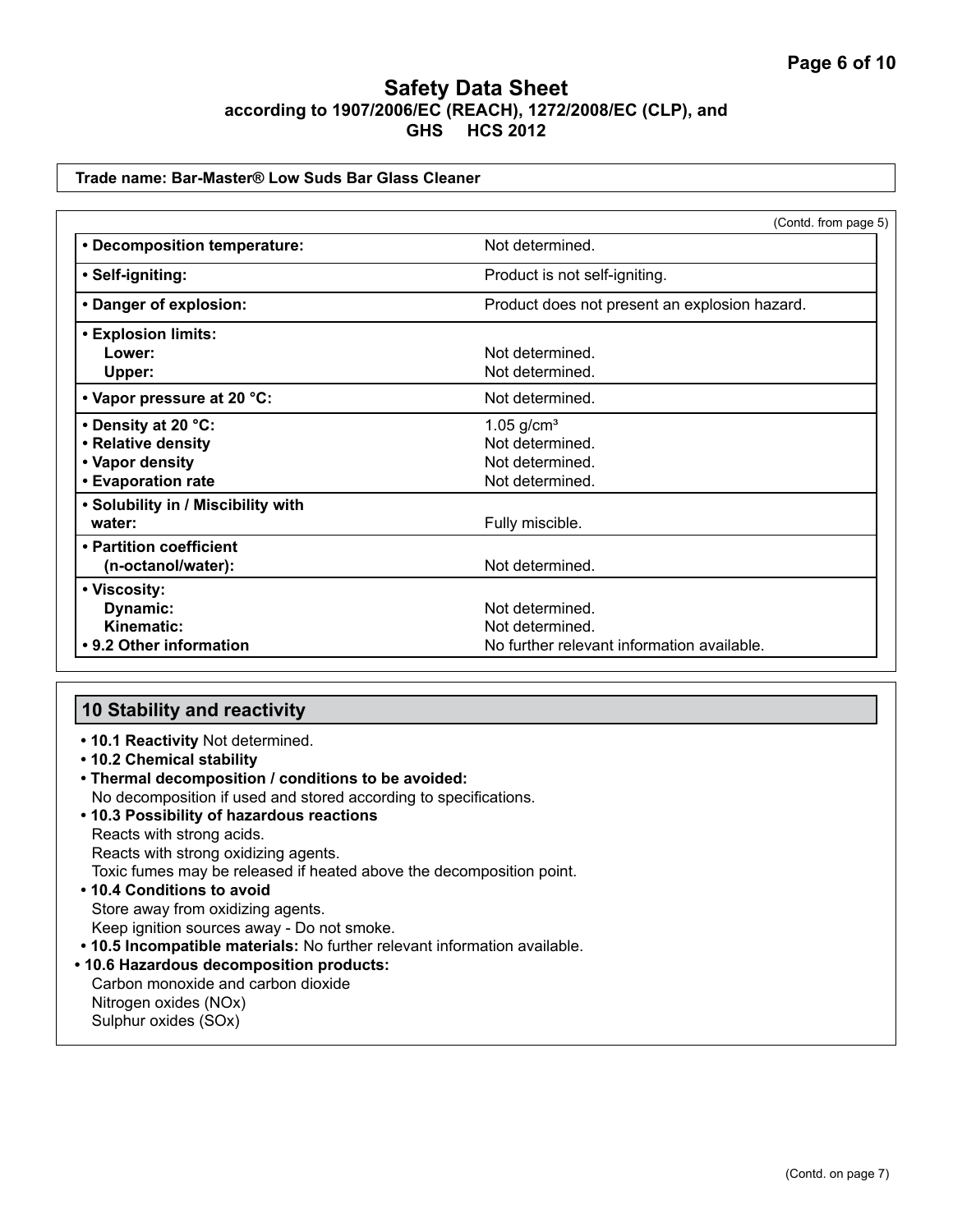#### **Trade name: Bar-Master® Low Suds Bar Glass Cleaner**

(Contd. from page 6)

#### **11 Toxicological information**

- **11.1 Information on toxicological effects**
- **Acute toxicity:** Oral LD50 >5,000mg/kg
- **Primary irritant effect:**
- **on the skin:** Irritant to skin and mucous membranes.
- **on the eye:** Irritating effect.
- **Sensitization:** No sensitizing effects known.
- **Additional toxicological information:**

The product shows the following dangers according to the calculation method of the General EU Classification Guidelines for Preparations as issued in the latest version: Irritant

### **12 Ecological information**

- **12.1 Toxicity**
- **Aquatic toxicity:** The product contains materials that are harmful to the environment.
- **12.2 Persistence and degradability** biodegradable
- **12.3 Bioaccumulative potential** No further relevant information available.
- **12.4 Mobility in soil** No further relevant information available.
- **Ecotoxical effects:**
- **Remark:**

Harmful to fish

The product is oxygen-consuming. The declared action may be partly caused by lack of oxygen.

- **Additional ecological information:**
- **General notes:**

Water hazard class 1 (German Regulation) (Self-assessment): slightly hazardous for water Harmful to aquatic organisms

Due to available data on eliminability/decomposition and bioaccumulation potential prolonged term damage of the environment can not be excluded.

This statement was deduced from the properties of the single components.

Avoid transfer into the environment.

- **12.5 Results of PBT and vPvB assessment**
- **PBT:** Not applicable.
- **vPvB:** Not applicable.
- **12.6 Other adverse effects** No further relevant information available.

#### **13 Disposal considerations**

#### **• 13.1 Waste treatment methods**

- **Recommendation** Small amounts may be diluted with plenty of water and washed away. Dispose of bigger amounts in accordance with Local Authority requirements.
- **Uncleaned packaging:**
- **Recommendation:** Disposal must be made according to official regulations.
- **Recommended cleansing agents:** Water, if necessary together with cleansing agents.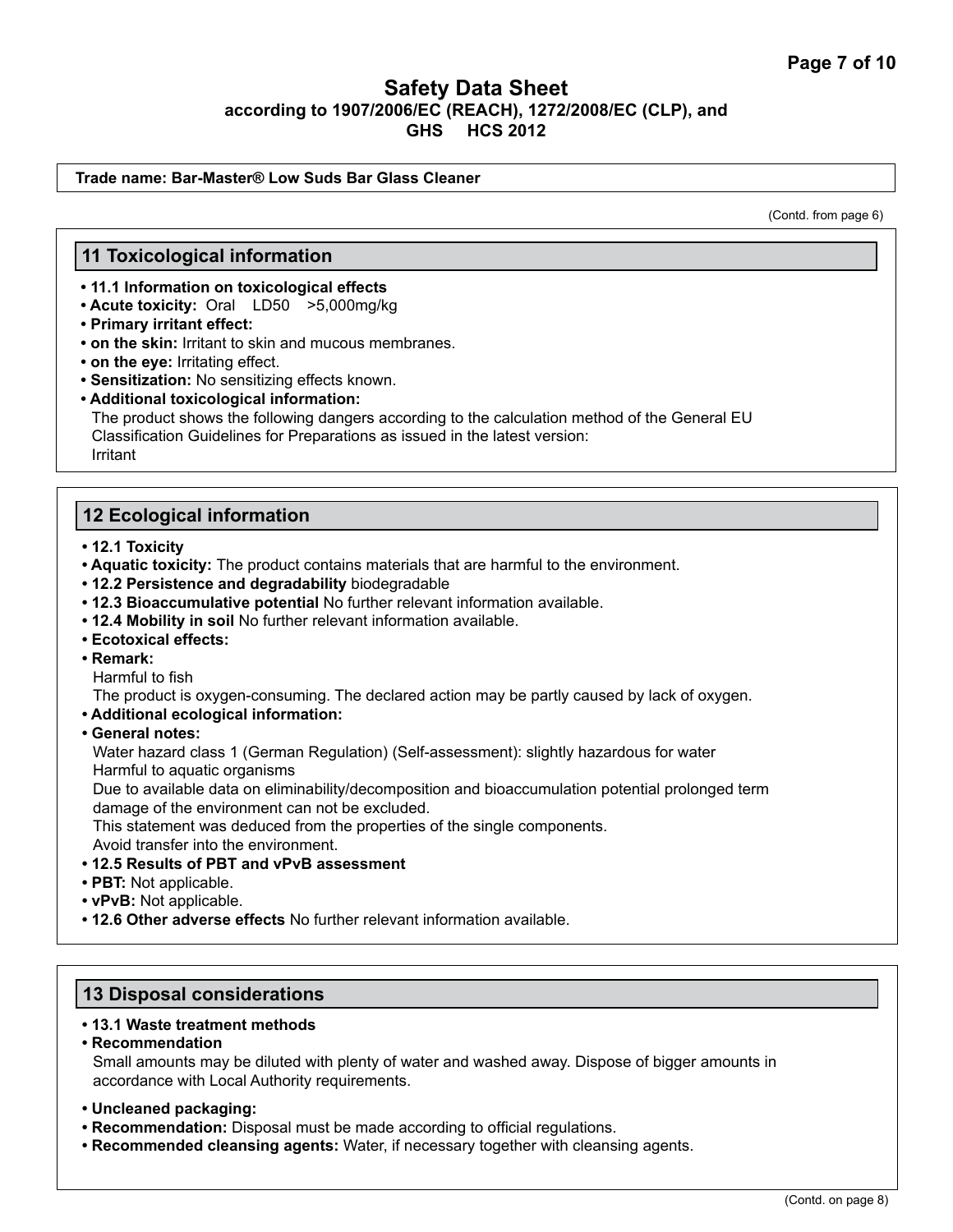#### **Trade name: Bar-Master® Low Suds Bar Glass Cleaner**

(Contd. from page 7)

| <b>14 Transport information</b>                                                   |                                  |
|-----------------------------------------------------------------------------------|----------------------------------|
| • 14.1 UN-Number<br>• DOT, ADR, ADN, IMDG, IATA                                   | N/A                              |
| • 14.2 UN proper shipping name<br>• DOT, ADR, ADN, IMDG, IATA                     | Cleaning Compounds, NOI, powder. |
| • 14.3 Transport hazard class(es)                                                 |                                  |
| • DOT, ADR, ADN, IMDG, IATA<br>$\cdot$ Class                                      | N/A                              |
| • 14.4 Packing group<br>• DOT, ADR, IMDG, IATA                                    | N/A                              |
| . 14.5 Environmental hazards:<br>• Marine pollutant:                              | N <sub>o</sub>                   |
| • 14.6 Special precautions for user                                               | Not applicable.                  |
| • 14.7 Transport in bulk according to Annex II of<br>MARPOL73/78 and the IBC Code | Not applicable.                  |
| • UN "Model Regulation":                                                          | Cleaning Compounds, NOI, powder. |

## **15 Regulatory information**

**• 15.1 Safety, health and environmental regulations/legislation specific for the substance or mixture**

**• United States (USA)**

**• SARA**

#### **• Section 313 (Specific toxic chemical listings):**

None of the ingredients is listed.

#### **• TSCA (Toxic Substances Control Act):**

All ingredients are listed.

**• Proposition 65 (California):**

#### **• Chemicals known to cause cancer:**

None of the ingredients is listed.

**• Chemicals known to cause reproductive toxicity for females:**

None of the ingredients is listed.

**• Chemicals known to cause reproductive toxicity for males:**

None of the ingredients is listed.

**• Chemicals known to cause developmental toxicity:**

None of the ingredients is listed.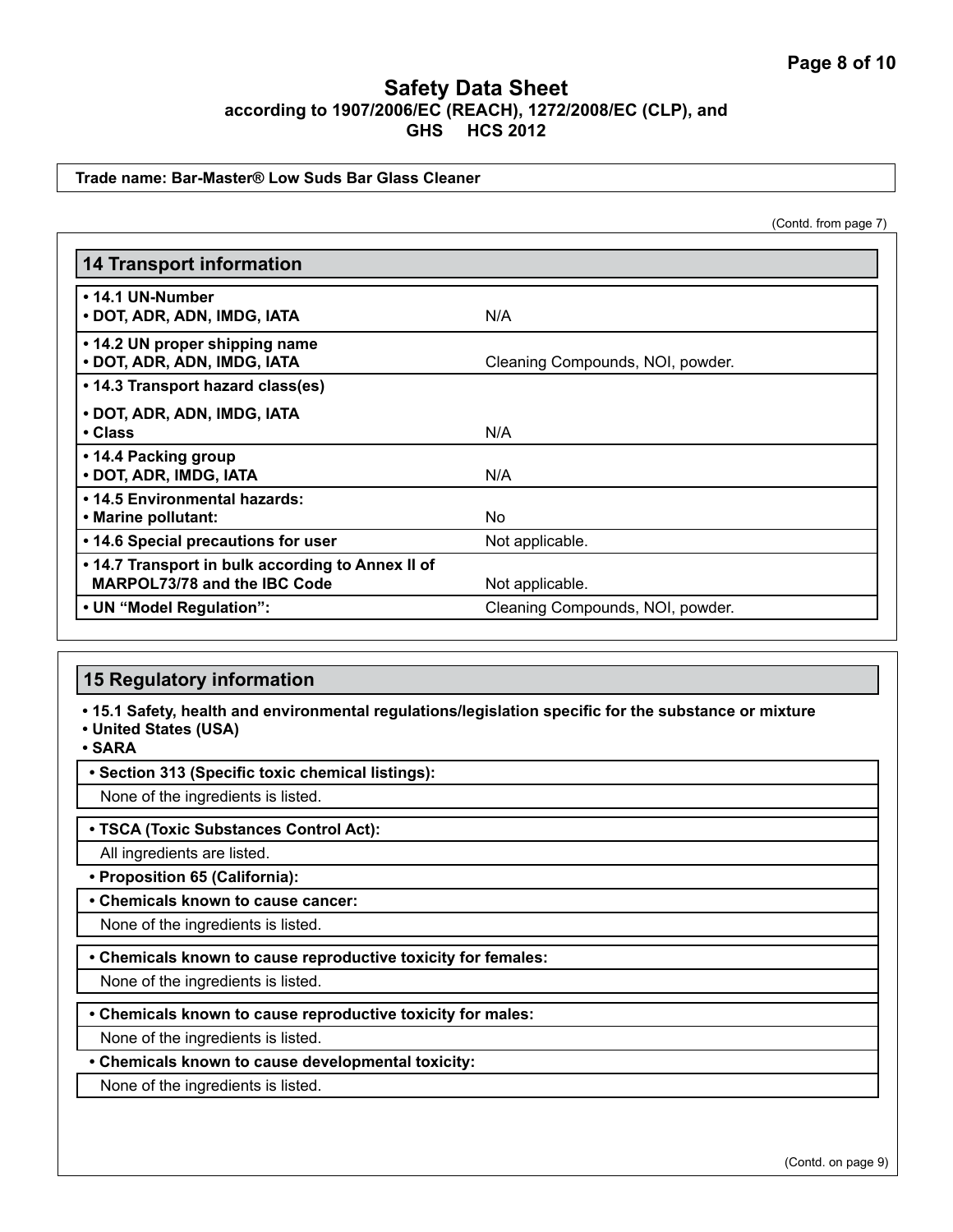|                             | Trade name: Bar-Master® Low Suds Bar Glass Cleaner                 |                      |  |
|-----------------------------|--------------------------------------------------------------------|----------------------|--|
|                             |                                                                    | (Contd. from page 8) |  |
| • Carcinogenic Categories   |                                                                    |                      |  |
|                             | • EPA (Environmental Protection Agency)                            |                      |  |
|                             | None of the ingredients is listed.                                 |                      |  |
|                             | • IARC (International Agency for Research on Cancer)               |                      |  |
|                             | None of the ingredients is listed.                                 |                      |  |
|                             | . TLV (Threshold Limit Value established by ACGIH)                 |                      |  |
|                             | None of the ingredients is listed.                                 |                      |  |
|                             | . NIOSH-Ca (National Institute for Occupational Safety and Health) |                      |  |
|                             |                                                                    |                      |  |
|                             |                                                                    |                      |  |
|                             | None of the ingredients is listed.                                 |                      |  |
|                             | • OSHA-Ca (Occupational Safety & Health Administration)            |                      |  |
|                             | None of the ingredients is listed.                                 |                      |  |
| • Canada                    |                                                                    |                      |  |
|                             | • Canadian Domestic Substances List (DSL)                          |                      |  |
| All ingredients are listed. |                                                                    |                      |  |
|                             | • Canadian Ingredient Disclosure list (limit 0.1%)                 |                      |  |
|                             | None of the ingredients is listed.                                 |                      |  |
|                             | • Canadian Ingredient Disclosure list (limit 1%)                   |                      |  |
| 9036-19-5                   | Polyethylene glycol octylphenyl ether                              |                      |  |
| 533-96-0                    | Sodium Sesquicarbonate                                             |                      |  |

# **16 Other information**

This information is based on our present knowledge. However, this shall not constitute a guarantee for any specific product features and shall not establish a legally valid contractual relationship.

| Harmful if swallowed.          |                     |
|--------------------------------|---------------------|
| Causes serious eye damage.     |                     |
| Causes serious eye irritation. |                     |
| Harmful if swallowed.          |                     |
| Irritating to eyes.            |                     |
| Risk of serious eye damage.    |                     |
|                                | (Contd. on page 10) |
|                                | • Relevant phrases  |